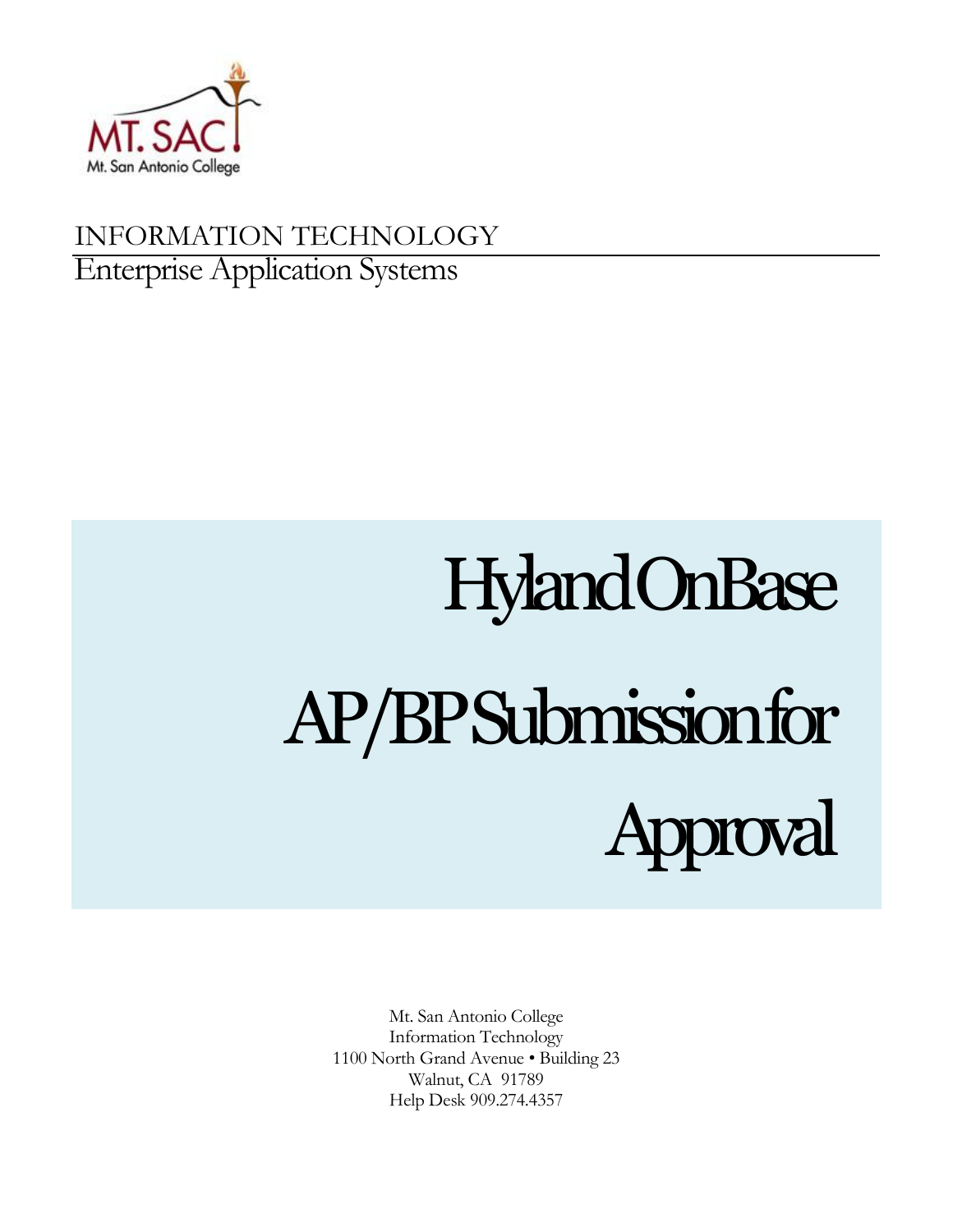# **Table of Contents**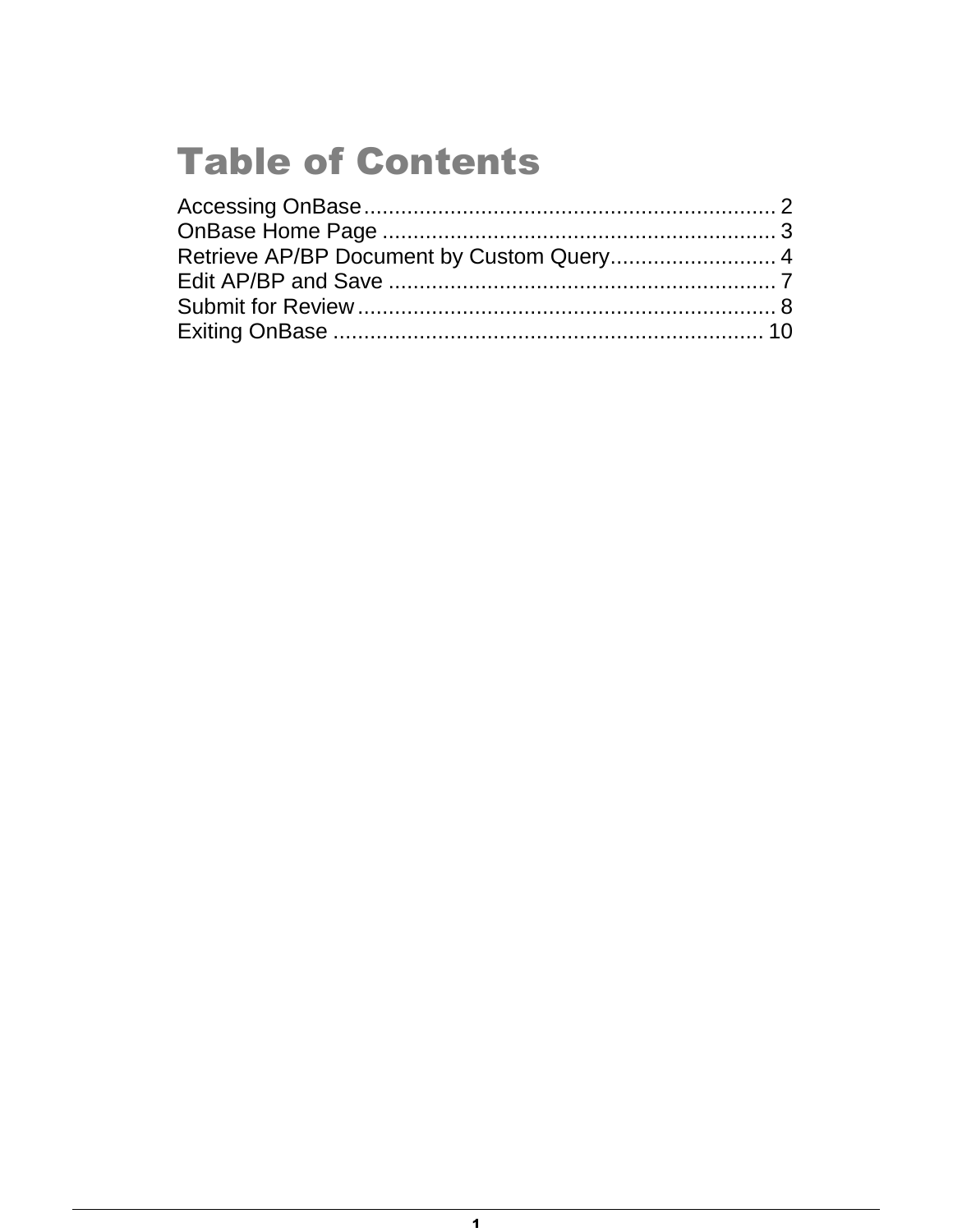

# <span id="page-2-0"></span>Accessing OnBase

*If OnBase is not installed on your computer, please contact the Help Desk (x4357) for assistance.*

*The OnBase Unity client is not available to MAC users. Mac users can use this link to access OnBase: <https://obpw01.msac.mtsac.edu/appnet>*

To begin, locate and open the OnBase client.

1. Double click on OnBase Unity Client icon on your desktop.



- 2. Choose the **OnBase PRD** option from the drop down menu.
- 3. From here, fill out the username and password using your **Windows credentials**.

| <b>OnBase</b> <sup>14</sup>                                                                   |                       |                 |
|-----------------------------------------------------------------------------------------------|-----------------------|-----------------|
| Copyright @ 1992 - 2015 Hyland Software, Inc.<br>All Rights Reserved. Build Version 14.0.1.97 | <b>MSAC</b><br>eojeda |                 |
|                                                                                               |                       | Login<br>Cancel |

4. Press Enter key or **Login** option to login to OnBase.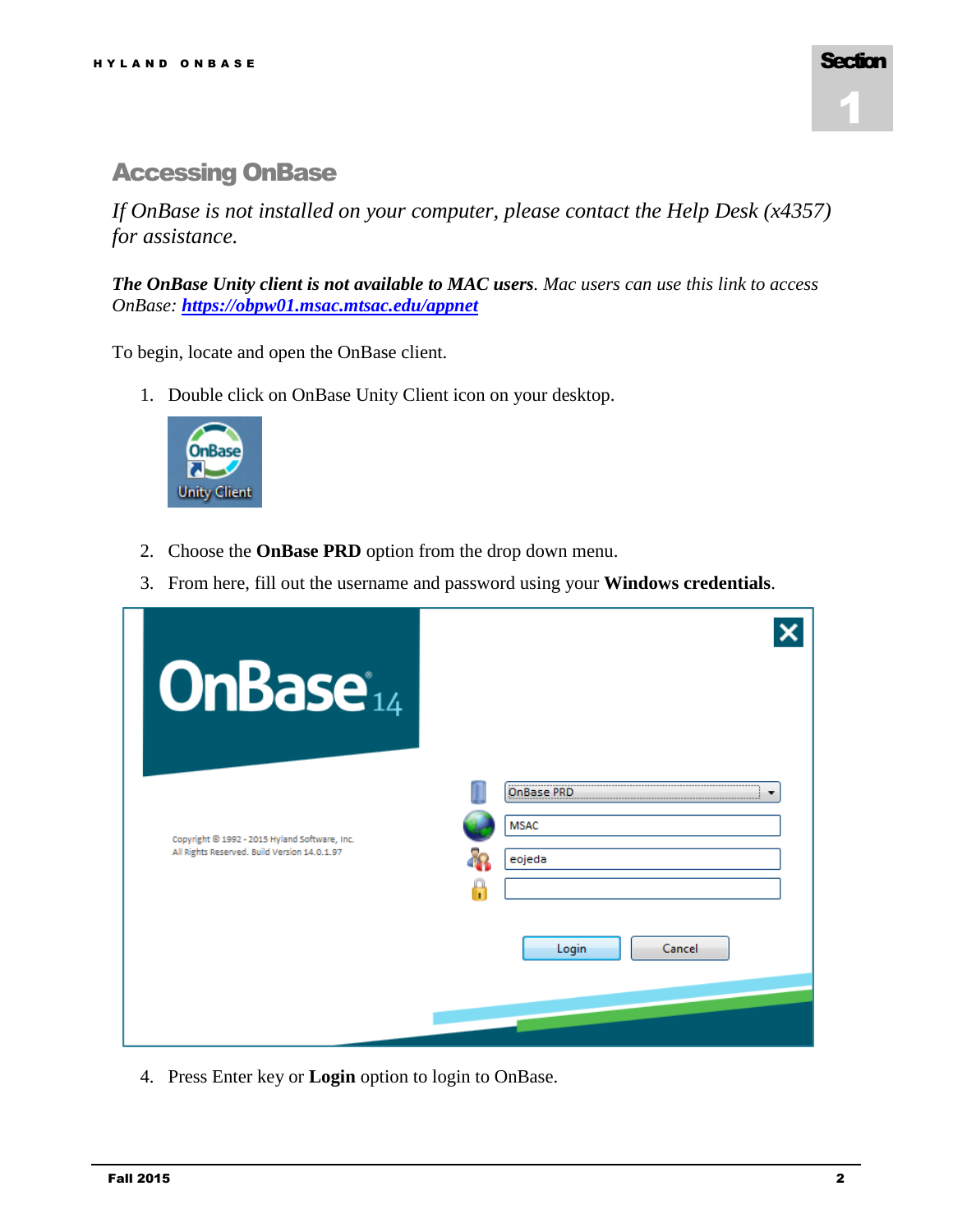# <span id="page-3-0"></span>H Y L A N D O N B A S E OnBase Home Page

The Home Page is the default page after you log in. This page can be customized see instructions below.

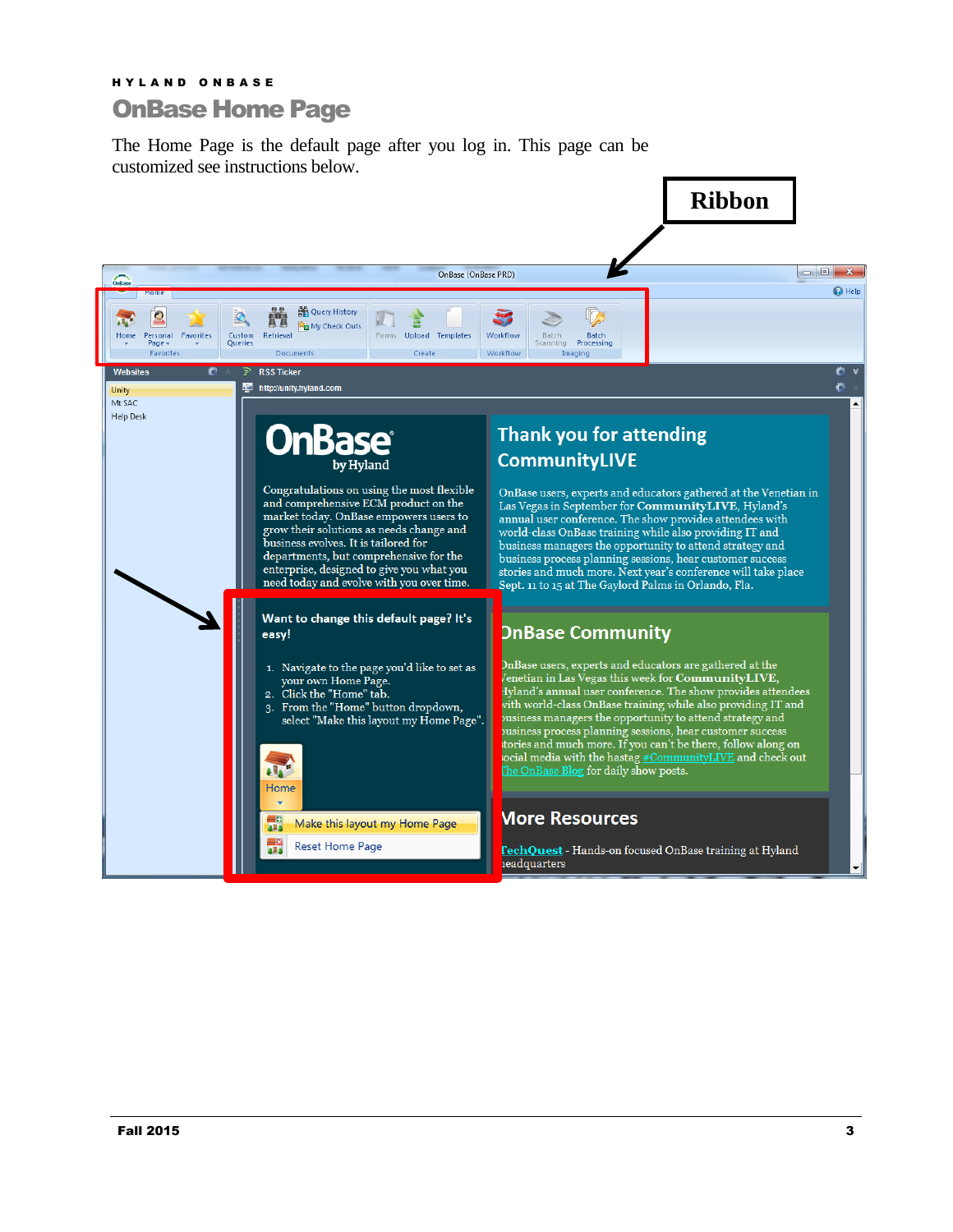# <span id="page-4-0"></span>H Y L A N D O N B A S E Retrieve AP/BP Document by Custom Query

Custom Query uses a search form to allow users to easily retrieve pre-existing documents in OnBase.

1. Start by clicking on the **Custom Queries** option in the ribbon.



2. Click on the **BOT (Board of Trustees) Work in Progress AP** query for Administrative Procedures

Or **BOT Work in Progress BP** for Board Policies.

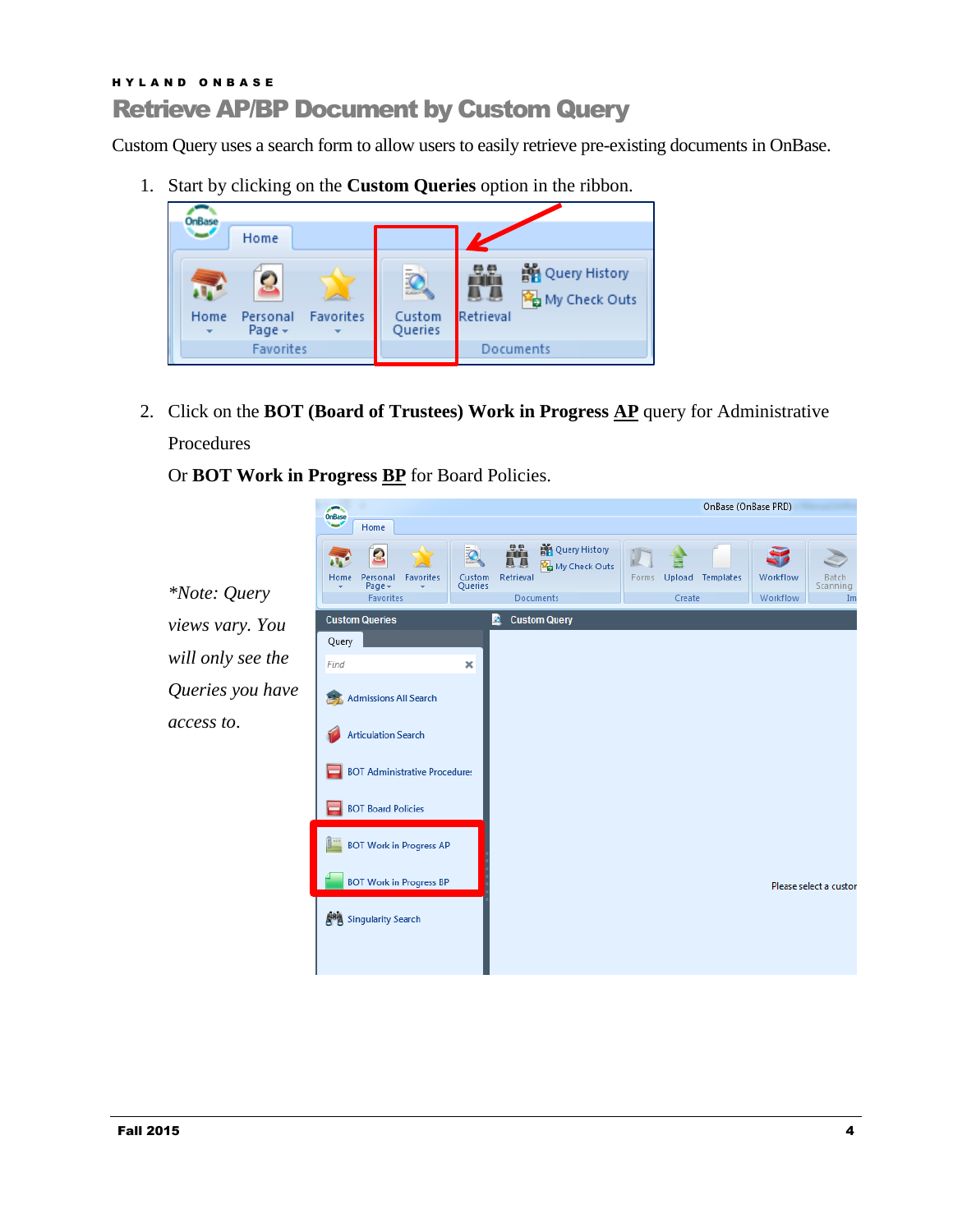#### H Y L A N D O N B A S E

3. Fill in the **AP#** (required). The **AP Name** is optional. Then Press enter or click the **Search** 

option to display your results. Do the same for BPs.

*Note: You may use the asterisk (\*) wild card in the fields below. The (\*) represents one or more characters (i.e. a search for LA\* could bring up documents containing words such as Lane, Lake, or Lands.*

| OnBase                                                                           | OnBase (OnBase PRD)                                                                                                                                       | $\mathbf{x}$<br>▣<br>$\blacksquare$   |
|----------------------------------------------------------------------------------|-----------------------------------------------------------------------------------------------------------------------------------------------------------|---------------------------------------|
| Home                                                                             |                                                                                                                                                           | <sup>O</sup> Help                     |
| <b>Favorites</b><br>Custom<br>Personal<br>Home<br>Queries<br>Page +<br>Favorites | <b>No</b> Query History<br>見息<br>My Check Outs<br>Workflow<br>Retrieval<br>Forms Upload Templates<br>Batch<br>Scanning<br>Documents<br>Workflow<br>Create | <b>Batch</b><br>Processing<br>Imaging |
| <b>Custom Queries</b>                                                            | <b>BOT Work in Progress AP</b>                                                                                                                            |                                       |
| Query<br>Find<br>$\pmb{\times}$                                                  | This Query will search for all Board of Trustees Work in Progress Administrative Procedures<br>documents and it would retrieve on AP #.                   |                                       |
| <b>Admissions All Search</b>                                                     | <b>Date Options</b><br>$\overline{z}$ To<br>From                                                                                                          |                                       |
| <b>Articulation Search</b><br><b>BOT Administrative Procedure:</b>               | AP#<br>AP Name                                                                                                                                            |                                       |
| <b>BOT Board Policies</b><br><b>BOT Work in Progress AP</b>                      |                                                                                                                                                           |                                       |
| <b>BOT Work in Progress BP</b><br><b>Singularity Search</b>                      | <b>AP</b> Name<br>field is<br>defaulted to<br>caps.                                                                                                       |                                       |
|                                                                                  | Clear                                                                                                                                                     | <b>Search</b>                         |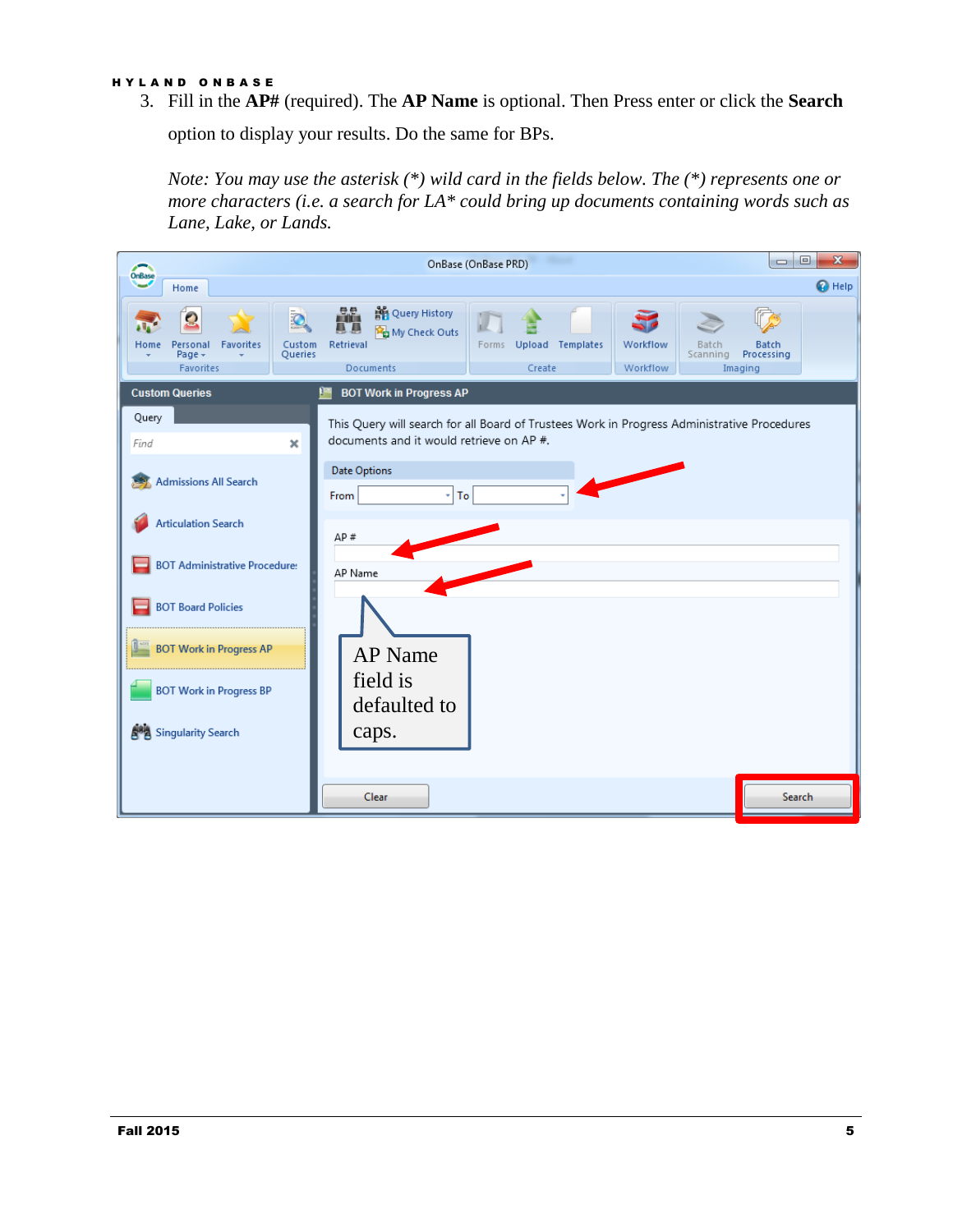#### H Y L A N D O N B A S E

4. **Double click** on the document(s) that you want to view or edit. (Document will open in

separate window).

*Note: In the results view below you can click on any of the Column Titles to rearrange documents in ascending or descending order.*



#### Document window:

| Viewer<br>Ξ<br>OnBase                                                                                               |                                                              |                                                                                                            | 11/2/2015, AP #: 1XXX AP TEST |                                   |                                                 |         |                   | $\Box$ e                                                          | $\mathbf{x}$                  |                  |
|---------------------------------------------------------------------------------------------------------------------|--------------------------------------------------------------|------------------------------------------------------------------------------------------------------------|-------------------------------|-----------------------------------|-------------------------------------------------|---------|-------------------|-------------------------------------------------------------------|-------------------------------|------------------|
| Document<br>Viewer                                                                                                  |                                                              |                                                                                                            |                               |                                   |                                                 |         |                   |                                                                   | <b>O</b> Help                 |                  |
| Revisions<br>A<br>$_{\rm B}$<br><sup>9</sup> History<br>Keywords Cross-References<br><b>O</b> Properties<br>Informa | Re-Index<br>F<br><b>X</b> Delete<br>Send $_{\rm To}$ .<br>e۶ | <b>View Notes</b><br>List                                                                                  | - F<br>Arrow                  | Ellipse                           | Highlight<br><b>Notes</b>                       |         | Note              | Delete<br>Note                                                    | n<br>Ė.<br>Privacy<br>Options |                  |
| Click to<br>11/2/2015, AP #: 1XX                                                                                    |                                                              |                                                                                                            |                               |                                   |                                                 |         | 11 Page           | Revisions<br>3 Revisions 11/6/2015                                |                               |                  |
| <b>View Notes</b><br>$\Box$ 5 $\cdot$ 0 $\cdot$<br><b>HOME</b><br>INSERT<br>DESIGN                                  | PAGE LAYOU                                                   | <b>REFERENCES</b>                                                                                          | MAILINGS                      | <b>REVIEW</b>                     | VIEW<br>OnBase                                  | ACROBAT |                   | <b>TABLE TOOLS</b><br><b>DESIGN</b><br>LAYOUT                     | $\overline{\phantom{a}}$      |                  |
| $A^{\star}$ $A^{\star}$ Aa $\star$<br>Arial (Heading ~ 16<br>Paste<br>$U - abc X, X^2$<br>$B$ $I$                   | <b>Age</b><br>$A - Y - A -$                                  | 日・日・紀・   韓 輔   剑   ¶<br>$\equiv \equiv \equiv \equiv \vert \pm \cdot \vert \, \Delta \cdot \boxplus \cdot$ |                               | <b>AaBbCcD</b><br><b>T</b> Footer | AABB( AaBbCcl AaBbCcDo<br>T Heading 1 Heading 2 |         | <b>1</b> Normal   | <b>A</b> Find ▼<br>ab Replace<br>$\vert \downarrow$<br>ि Select र |                               | Click to<br>View |
| Clipboard <sub>5</sub><br>Font                                                                                      | $\overline{\Gamma_{\rm M}}$ .                                | Paragraph                                                                                                  | $\overline{\mathbb{F}_2}$     |                                   | Styles                                          |         |                   | Гý.<br>Editing                                                    | ×.                            | Revisions        |
| $\mathbb{R} \times$<br>Navigation<br>- م<br>Search document                                                         | $\overline{+}$                                               |                                                                                                            |                               |                                   |                                                 |         |                   |                                                                   | ◚                             |                  |
| <b>HEADINGS</b><br>PAGES<br><b>RESULTS</b>                                                                          |                                                              |                                                                                                            |                               |                                   | <b>TEST AP/BP DOCUMENT</b>                      |         |                   |                                                                   |                               |                  |
|                                                                                                                     | Facilitator:                                                 | Hector M. Garcia                                                                                           |                               |                                   | <b>Meeting Date:</b>                            |         | November 16, 2015 |                                                                   |                               |                  |
| Create an interactive outline of your<br>document.                                                                  |                                                              | BP#4587                                                                                                    |                               |                                   | Place/Room:                                     |         | 23A-6130          |                                                                   |                               |                  |
| It's a great way to keep track of where you are                                                                     | Name                                                         |                                                                                                            |                               | Title                             | Department                                      | Ext     | Signature         |                                                                   |                               |                  |
| or quickly move your content around.                                                                                |                                                              |                                                                                                            |                               |                                   |                                                 |         |                   |                                                                   |                               |                  |
| To get started, go to the Home tab and apply<br>Heading styles to the headings in your<br>document.                 |                                                              |                                                                                                            |                               |                                   |                                                 |         |                   |                                                                   |                               |                  |
|                                                                                                                     |                                                              |                                                                                                            |                               |                                   |                                                 |         |                   |                                                                   | $\overline{\phantom{a}}$      |                  |
|                                                                                                                     | $\left  \cdot \right $                                       |                                                                                                            |                               |                                   |                                                 |         |                   |                                                                   | $\,$                          |                  |

5. To begin a new search close the current document viewing window and return to custom query; repeat steps 2-4.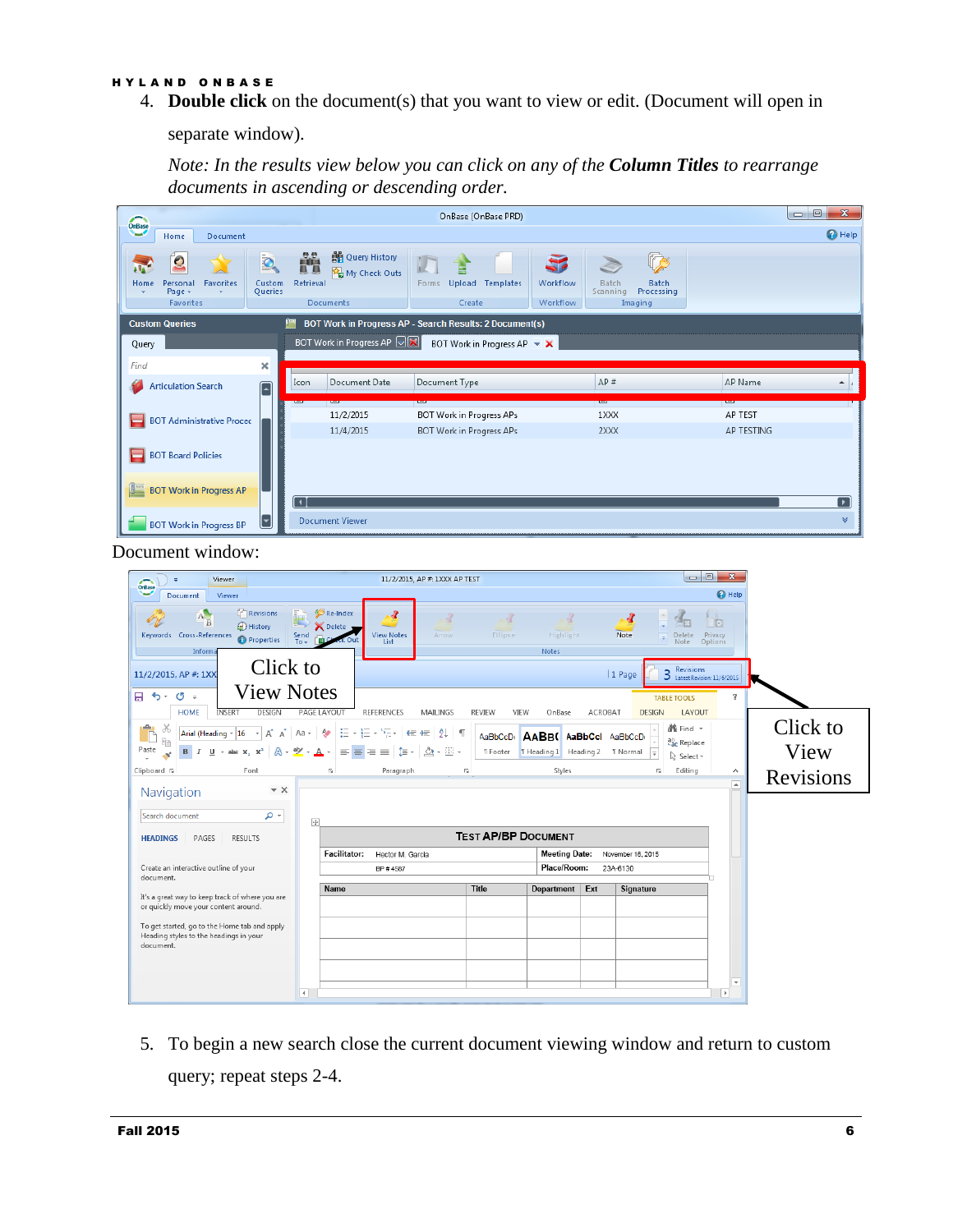### <span id="page-7-0"></span>H Y L A N D O N B A S E Edit AP/BP and Save

Once the document is open you can edit and see the revisions and notes attached to the document.

1. Edit as you would in Microsoft Word.

|                                                          |                                                                                                               |                                                                                                                                                                                                                                                                                                                                                                                                                                                                     |                               |                                                               |                                                           |               | Document Title                                   |                                                |                                            |                               |
|----------------------------------------------------------|---------------------------------------------------------------------------------------------------------------|---------------------------------------------------------------------------------------------------------------------------------------------------------------------------------------------------------------------------------------------------------------------------------------------------------------------------------------------------------------------------------------------------------------------------------------------------------------------|-------------------------------|---------------------------------------------------------------|-----------------------------------------------------------|---------------|--------------------------------------------------|------------------------------------------------|--------------------------------------------|-------------------------------|
| Viewer<br>$\overline{\bullet}$<br>OnBase                 |                                                                                                               |                                                                                                                                                                                                                                                                                                                                                                                                                                                                     | 11/2/2015, AP #: 1XXX AP TEST |                                                               |                                                           |               |                                                  |                                                |                                            |                               |
| Document<br>Viewer                                       |                                                                                                               |                                                                                                                                                                                                                                                                                                                                                                                                                                                                     |                               |                                                               |                                                           |               |                                                  |                                                |                                            | <sup>4</sup> Help             |
| A <sub>B</sub><br>Keywords Cross-References<br>Info      | Revisions<br>F<br><sup>4</sup> History<br>Send<br>To $\overline{x}$<br><b>O</b> Properties<br>Actions<br>Save | Re-Index<br>∼≰<br>Delete<br><b>View Notes</b><br>Check Out<br>List                                                                                                                                                                                                                                                                                                                                                                                                  | $\sim$ 8%<br>Arrow            | $\sim d$<br>Ellipse<br>Highlight                              | $-3$<br>Note<br>Notes                                     |               | Overlap Text                                     | Delete<br>$=$<br>Note                          | $\frac{1}{\sqrt{2}}$<br>Privacy<br>Options |                               |
| 11/2/2015                                                |                                                                                                               |                                                                                                                                                                                                                                                                                                                                                                                                                                                                     |                               |                                                               |                                                           |               | 1 Page                                           | 3                                              | Revisions<br>Latest Revision: 11/6/2015    |                               |
| $5 - 0 =$<br>н<br><b>HOME</b><br>INSERT<br>of Cut<br>وكو | DESIGN<br>PAGE LAYOUT                                                                                         | <b>REFERENCES</b><br>Monotype Cor $\mathbf{v}$ $\begin{bmatrix} 16 & \mathbf{v} \end{bmatrix}$ $\mathbf{A}^*$ $\mathbf{A}^*$ $\begin{bmatrix} \mathbf{Aa} & \mathbf{v} \end{bmatrix}$ $\mathbf{A}^*$ $\mathbf{A}^*$ $\begin{bmatrix} \frac{1}{2} & \frac{1}{2} & \frac{1}{2} & \frac{1}{2} & \frac{1}{2} & \frac{1}{2} & \frac{1}{2} & \frac{1}{2} & \frac{1}{2} & \frac{1}{2} & \frac{1}{2} & \frac{1}{2$                                                          | REVIEW<br>MAILINGS            | VIEW<br>OnBase                                                | ACROBAT                                                   | <b>DESIGN</b> | <b>TABLE TOOLS</b><br>LAYOUT                     | <b>A</b> Find ▼                                |                                            | 2                             |
| ling Copy<br>Paste<br>Format Painter<br>Clipboard<br>Fs. | Font                                                                                                          | $\mathsf{B} \left[ \begin{array}{c c} I & \underline{\mathsf{U}} & \star \end{array} \right. \ast \mathsf{a} \mathsf{b} \varepsilon \mathsf{X}_2 \mathsf{X}^2 \left[ \begin{array}{c c} \mathsf{A} & \star \end{array} \right] \mathbb{Z} \ast \mathsf{A} \star \left[ \begin{array}{c c} \Xi & \Xi \end{array} \right] \equiv \Xi \equiv \left[ \begin{array}{c c} \Xi & \star \end{array} \right] \mathbb{Z} \star \boxplus \star$<br>$\overline{\mathbb{F}_M}$ . | Paragraph                     | <b>AaBbCcD</b><br><b>T</b> Footer<br>$\overline{\Gamma_{20}}$ | AABB( AaBbCcl AaBbCcDo<br>T Heading 1 Heading 2<br>Styles |               | <b>1</b> Normal<br>⋤<br>$\overline{\Gamma_{20}}$ | ab Replace<br>ि Select <sub>*</sub><br>Editing |                                            | $\boldsymbol{\mathord{\sim}}$ |
| Navigation                                               | $\overline{+}$                                                                                                |                                                                                                                                                                                                                                                                                                                                                                                                                                                                     |                               |                                                               |                                                           |               |                                                  |                                                |                                            |                               |
| Search document                                          |                                                                                                               |                                                                                                                                                                                                                                                                                                                                                                                                                                                                     |                               | TEST AP/BP DOCUMENT                                           |                                                           |               |                                                  |                                                |                                            |                               |
| PAGES<br><b>HEADINGS</b>                                 | <b>ESULTS</b>                                                                                                 | Facilitator:                                                                                                                                                                                                                                                                                                                                                                                                                                                        | Hector M. Garcia              |                                                               | <b>Meeting Date:</b>                                      |               | November 16, 2015                                |                                                |                                            |                               |
|                                                          | find                                                                                                          | BP #4587                                                                                                                                                                                                                                                                                                                                                                                                                                                            |                               |                                                               | Place/Room:                                               |               | 23A-6130                                         |                                                |                                            |                               |
| Toolbar                                                  |                                                                                                               | Name                                                                                                                                                                                                                                                                                                                                                                                                                                                                |                               | <b>Title</b>                                                  | Department                                                | Ext           | Signature                                        |                                                |                                            |                               |
| (Microsoft                                               | nifying                                                                                                       |                                                                                                                                                                                                                                                                                                                                                                                                                                                                     |                               |                                                               |                                                           |               |                                                  |                                                |                                            |                               |
| Ribbon)                                                  |                                                                                                               |                                                                                                                                                                                                                                                                                                                                                                                                                                                                     |                               |                                                               |                                                           |               |                                                  |                                                |                                            |                               |
|                                                          |                                                                                                               |                                                                                                                                                                                                                                                                                                                                                                                                                                                                     |                               |                                                               |                                                           |               |                                                  |                                                |                                            |                               |
|                                                          |                                                                                                               |                                                                                                                                                                                                                                                                                                                                                                                                                                                                     |                               |                                                               |                                                           |               |                                                  |                                                |                                            |                               |
|                                                          |                                                                                                               |                                                                                                                                                                                                                                                                                                                                                                                                                                                                     |                               |                                                               |                                                           |               |                                                  |                                                |                                            |                               |
|                                                          |                                                                                                               |                                                                                                                                                                                                                                                                                                                                                                                                                                                                     |                               |                                                               |                                                           |               |                                                  |                                                |                                            |                               |
|                                                          |                                                                                                               |                                                                                                                                                                                                                                                                                                                                                                                                                                                                     |                               |                                                               |                                                           |               |                                                  |                                                |                                            |                               |

- 2. To save changes in the AP/BP document click on the save icon  $\Box$  or use keyboard shortcut **(CTRL+S)**. *Note: DO NOT save under the OnBase tab located in the MS toolbar.*
- 3. You will be required to enter a comment. Please add brief description of the changes made to the document Click **OK**. You will then see a confirmation message.

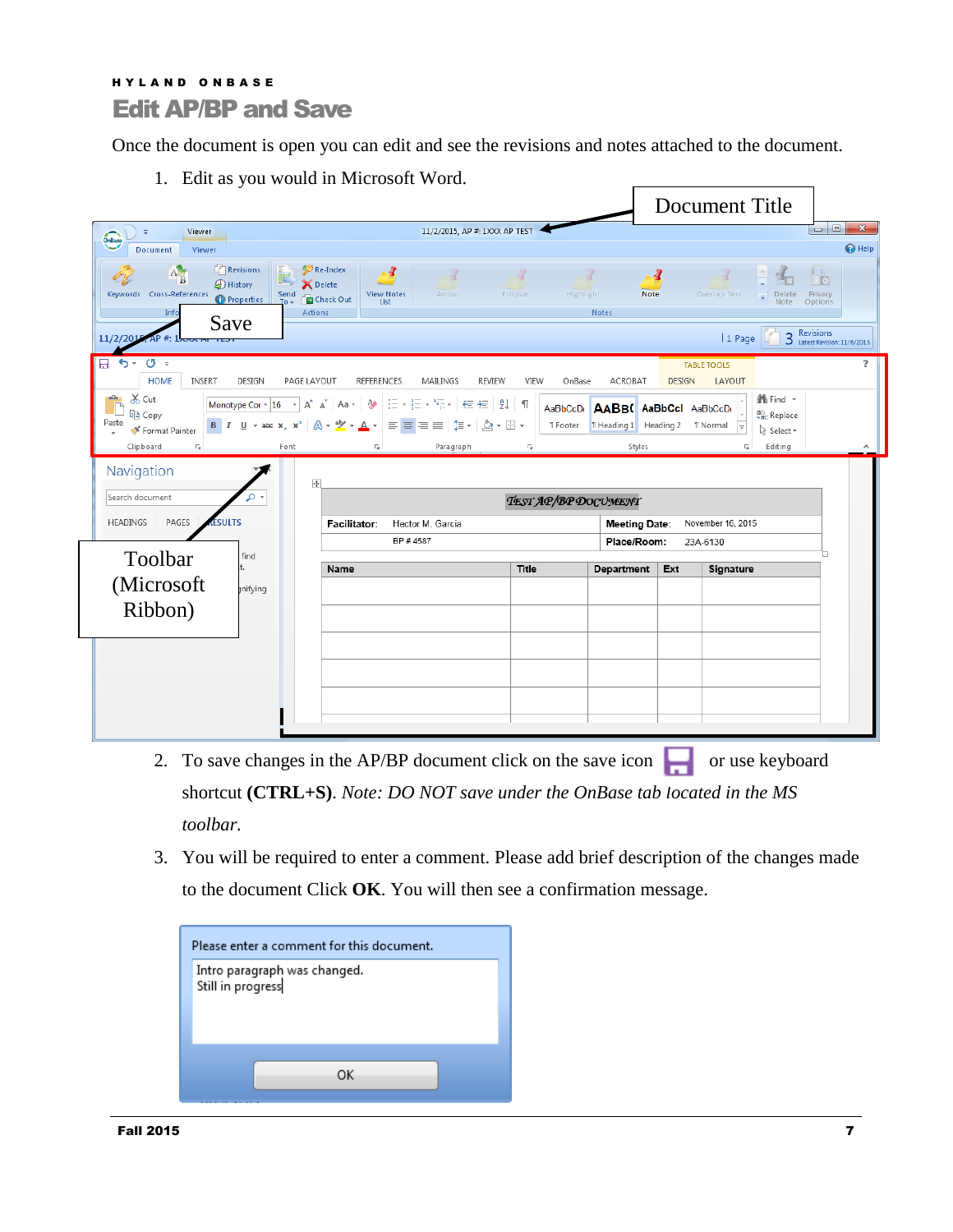# <span id="page-8-0"></span>H Y L A N D O N B A S E Submit for Review

Follow the four steps **ONLY** if you want to submit an AP/BP document for review.

- 1. Use the custom query tool to locate the AP/BP document that you want to submit.
- 2. **Right Click** on the document to view actions and select **Workflow** –> **Execute Workflow**.



3. You will get this confirmation message. Click **OK**.

| <b>图 Add To Workflow</b>                                                                                             | $\mathbf x$<br>$\Box$<br>$\equiv$  |
|----------------------------------------------------------------------------------------------------------------------|------------------------------------|
| The following items are going to be added to Workflow. Please review the selection below and click<br>OK to continue |                                    |
| Name                                                                                                                 | Add To Life Cycle                  |
| $\overline{\mathbf{v}}$<br>11/16/2015, AP #: TESTING E TESTING                                                       | APs and BPs Revision<br>Processing |
| Add all items to the following life cycle<br>H<br>V Launch the Workflow layout                                       | APs and Wes Revision Processing    |
| OK                                                                                                                   | Close<br>æ                         |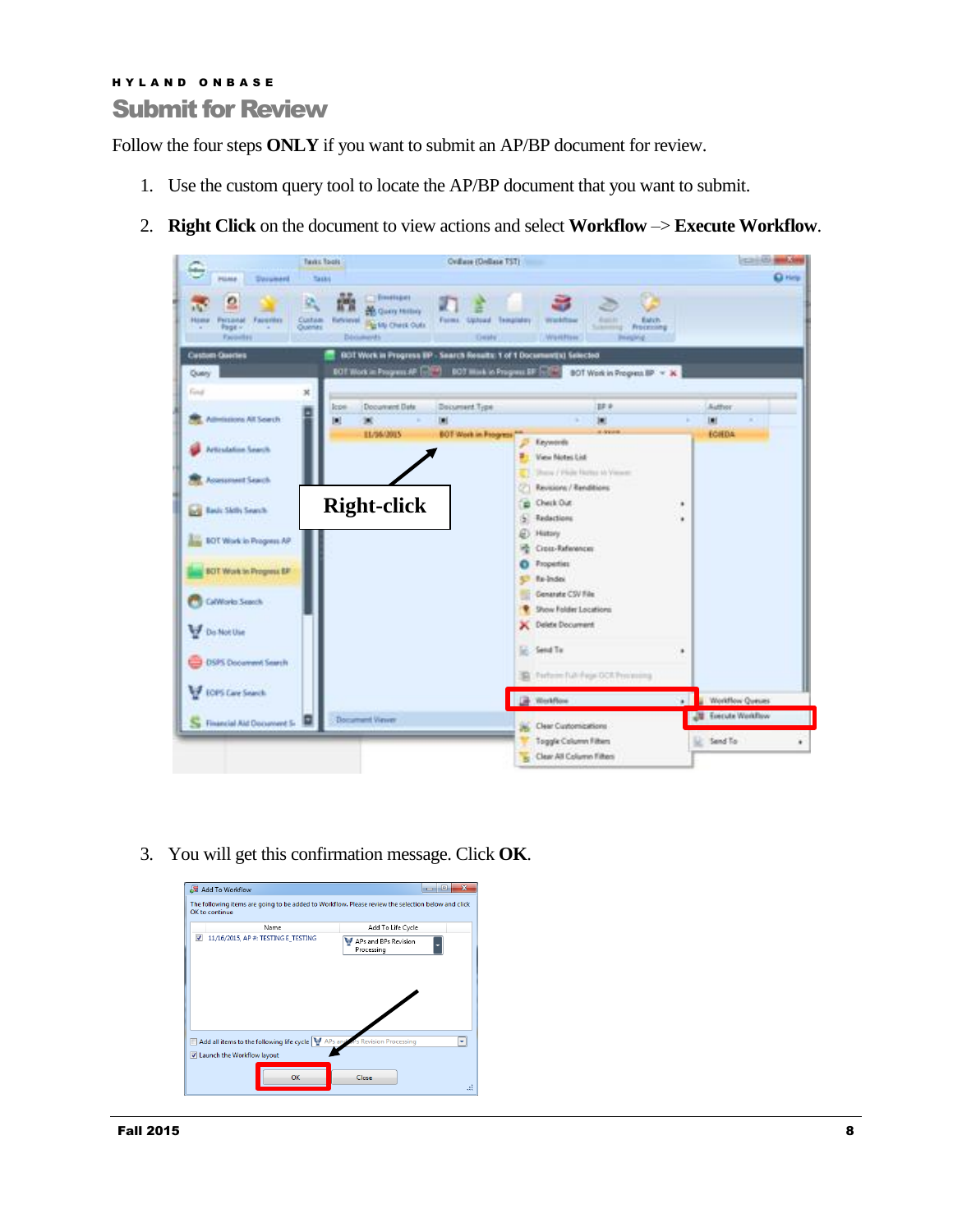*A new window will now display. This is the Workflow for the APs and BPs.*

ONE MORE STEP…

4. Choose one of the two options in the ribbon:

**Submit for Review:** Submits AP/BP for review.

OR

**Send Back to Work in Progress:** AP/BP will be taken out of the initial queue and sent back to corresponding Work in Progress folder.



When an AP/BP is submitted for approval it can be approved or denied.

**IF Approved**: Denise or Carol will move AP/BP to appropriate folder.

**IF Denied:** Document will be sent back to the AP/BP Work in Progress folder with a note attached. No user notification will be sent.